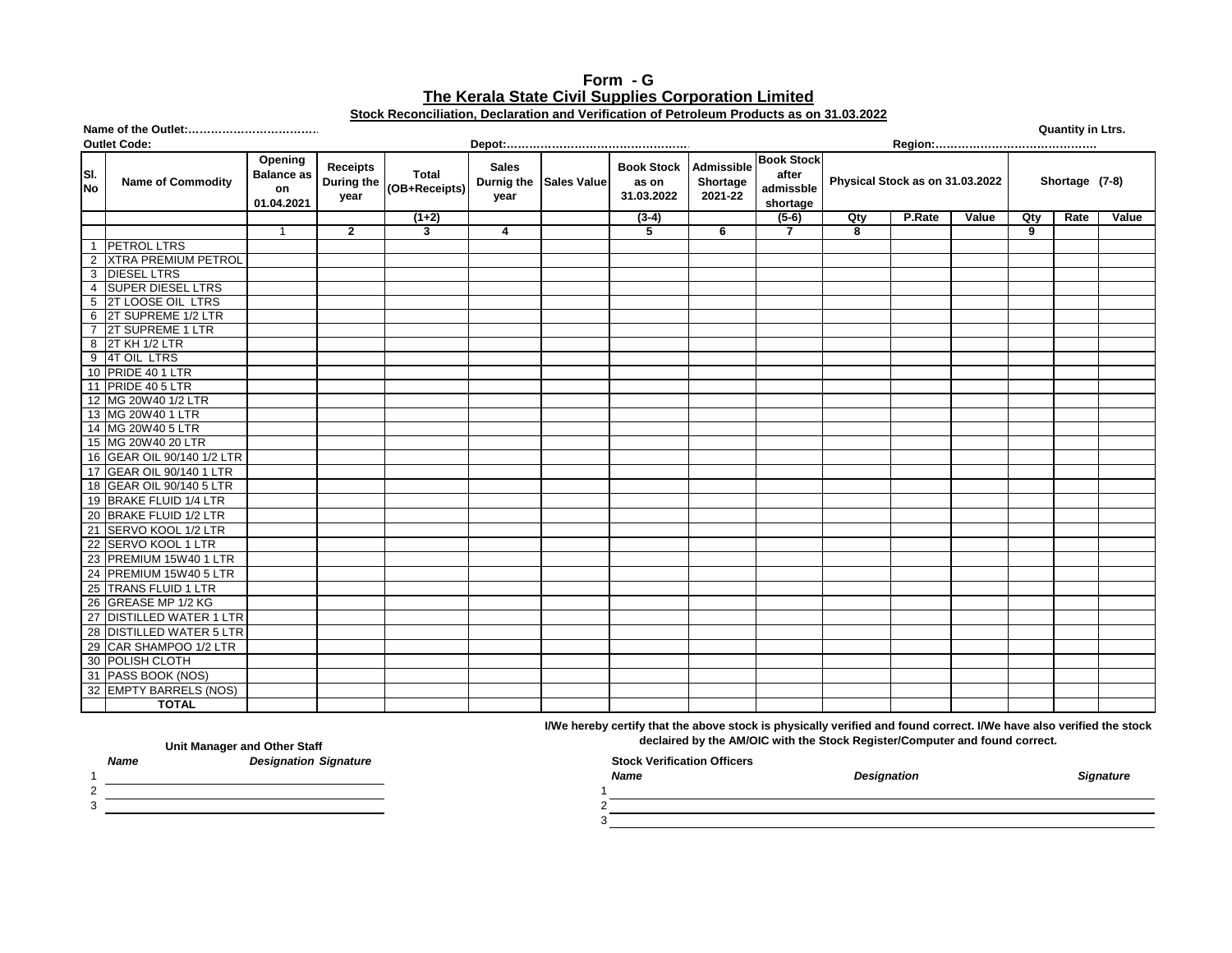## **Form - I Stock Reconciliation, Declaration and Verification of LPG Outlets/Kerosene Depot as on 31.03.2022 The Kerala State Civil Supplies Corporation Limited**

|                     | Name of the Outlet:               |                                                  |                  |                                              |                                            |                    |                                          |      |                       |                         |                                                                                                                                                                                                                      |    |                            |    |                                            |  |
|---------------------|-----------------------------------|--------------------------------------------------|------------------|----------------------------------------------|--------------------------------------------|--------------------|------------------------------------------|------|-----------------------|-------------------------|----------------------------------------------------------------------------------------------------------------------------------------------------------------------------------------------------------------------|----|----------------------------|----|--------------------------------------------|--|
| <b>Outlet Code:</b> |                                   |                                                  |                  |                                              |                                            |                    |                                          |      |                       |                         |                                                                                                                                                                                                                      |    | <b>Quantity in Numbers</b> |    |                                            |  |
| SI.No               | <b>Name of Commodity</b>          | Opening<br><b>Balance as</b><br>on<br>01.04.2021 | Receipts<br>year | <b>Total</b><br>During the (OB+Recei<br>pts) | <b>Issue Durnig</b><br>the year<br>(Sales) | <b>Sales Value</b> | <b>Book Stock</b><br>as on<br>31.03.2022 |      |                       |                         | Physical Stock as on 31.03.2022 (Qty)                                                                                                                                                                                |    | Shortage                   |    |                                            |  |
|                     |                                   | No.                                              | No.              | $(1+2)$                                      | No.                                        | $(\cdot)$          | $(3-4)$                                  | Good | Damaged/<br>Defective | <b>Total</b><br>$(6+7)$ | P.Rate                                                                                                                                                                                                               |    |                            |    | Value (8X9) Qty (5-8) S.Rate Value (11X12) |  |
|                     |                                   | $\overline{1}$                                   | $\overline{2}$   | 3                                            | $\overline{\mathbf{4}}$                    |                    | 5                                        | 6    | $\overline{7}$        | 8                       | 9                                                                                                                                                                                                                    | 10 | 11                         | 12 | 13                                         |  |
|                     | LPG DOMESTIC CYLINDER (FULL)      |                                                  |                  |                                              |                                            |                    |                                          |      |                       |                         |                                                                                                                                                                                                                      |    |                            |    |                                            |  |
| 2                   | LPG DOMESTIC CYLINDER (EMPTY)     |                                                  |                  |                                              |                                            |                    |                                          |      |                       |                         |                                                                                                                                                                                                                      |    |                            |    |                                            |  |
| 3                   | LPG NON DOMESTIC CYLINDER (FULL)  |                                                  |                  |                                              |                                            |                    |                                          |      |                       |                         |                                                                                                                                                                                                                      |    |                            |    |                                            |  |
| 4                   | LPG NON DOMESTIC CYLINDER (EMPTY) |                                                  |                  |                                              |                                            |                    |                                          |      |                       |                         |                                                                                                                                                                                                                      |    |                            |    |                                            |  |
| 5                   | <b>GAS STOVE</b>                  |                                                  |                  |                                              |                                            |                    |                                          |      |                       |                         |                                                                                                                                                                                                                      |    |                            |    |                                            |  |
| 6                   | PRESSURE REGULATOR                |                                                  |                  |                                              |                                            |                    |                                          |      |                       |                         |                                                                                                                                                                                                                      |    |                            |    |                                            |  |
|                     | <b>RUBBER TUBE</b>                |                                                  |                  |                                              |                                            |                    |                                          |      |                       |                         |                                                                                                                                                                                                                      |    |                            |    |                                            |  |
| 8                   | <b>GAS LIGHTER</b>                |                                                  |                  |                                              |                                            |                    |                                          |      |                       |                         |                                                                                                                                                                                                                      |    |                            |    |                                            |  |
| 9                   | <b>KEROSENE</b>                   |                                                  |                  |                                              |                                            |                    |                                          |      |                       |                         |                                                                                                                                                                                                                      |    |                            |    |                                            |  |
| 10                  |                                   |                                                  |                  |                                              |                                            |                    |                                          |      |                       |                         |                                                                                                                                                                                                                      |    |                            |    |                                            |  |
| 11                  |                                   |                                                  |                  |                                              |                                            |                    |                                          |      |                       |                         |                                                                                                                                                                                                                      |    |                            |    |                                            |  |
| 12                  |                                   |                                                  |                  |                                              |                                            |                    |                                          |      |                       |                         |                                                                                                                                                                                                                      |    |                            |    |                                            |  |
| 13                  |                                   |                                                  |                  |                                              |                                            |                    |                                          |      |                       |                         |                                                                                                                                                                                                                      |    |                            |    |                                            |  |
| 14                  |                                   |                                                  |                  |                                              |                                            |                    |                                          |      |                       |                         |                                                                                                                                                                                                                      |    |                            |    |                                            |  |
| 15                  |                                   |                                                  |                  |                                              |                                            |                    |                                          |      |                       |                         |                                                                                                                                                                                                                      |    |                            |    |                                            |  |
| 16                  |                                   |                                                  |                  |                                              |                                            |                    |                                          |      |                       |                         |                                                                                                                                                                                                                      |    |                            |    |                                            |  |
| 17                  |                                   |                                                  |                  |                                              |                                            |                    |                                          |      |                       |                         |                                                                                                                                                                                                                      |    |                            |    |                                            |  |
| 18                  |                                   |                                                  |                  |                                              |                                            |                    |                                          |      |                       |                         |                                                                                                                                                                                                                      |    |                            |    |                                            |  |
| 19                  |                                   |                                                  |                  |                                              |                                            |                    |                                          |      |                       |                         |                                                                                                                                                                                                                      |    |                            |    |                                            |  |
|                     | <b>TOTAL</b>                      |                                                  |                  |                                              |                                            |                    |                                          |      |                       |                         |                                                                                                                                                                                                                      |    |                            |    |                                            |  |
|                     | Unit Manager and Other Staff      |                                                  |                  |                                              |                                            |                    |                                          |      |                       |                         | $\mathbf{10.5} \pm \mathbf{1.5}$ and $\mathbf{1.5} \pm \mathbf{1.5}$ and $\mathbf{1.5} \pm \mathbf{1.5}$ and $\mathbf{1.5} \pm \mathbf{1.5}$ and $\mathbf{1.5} \pm \mathbf{1.5}$ and $\mathbf{1.5} \pm \mathbf{1.5}$ |    |                            |    |                                            |  |

1 2 3

*Name Designation* **Signature**

1

 $\frac{2}{3}$ 

**I/We hereby certify that the above stock is physically verified and found correct. I/We have also verified the stock declaired by AM/OIC with the Stock register/Computer and found correct.**

**Stock Verification Officers**

3 **Name Designation Signature**